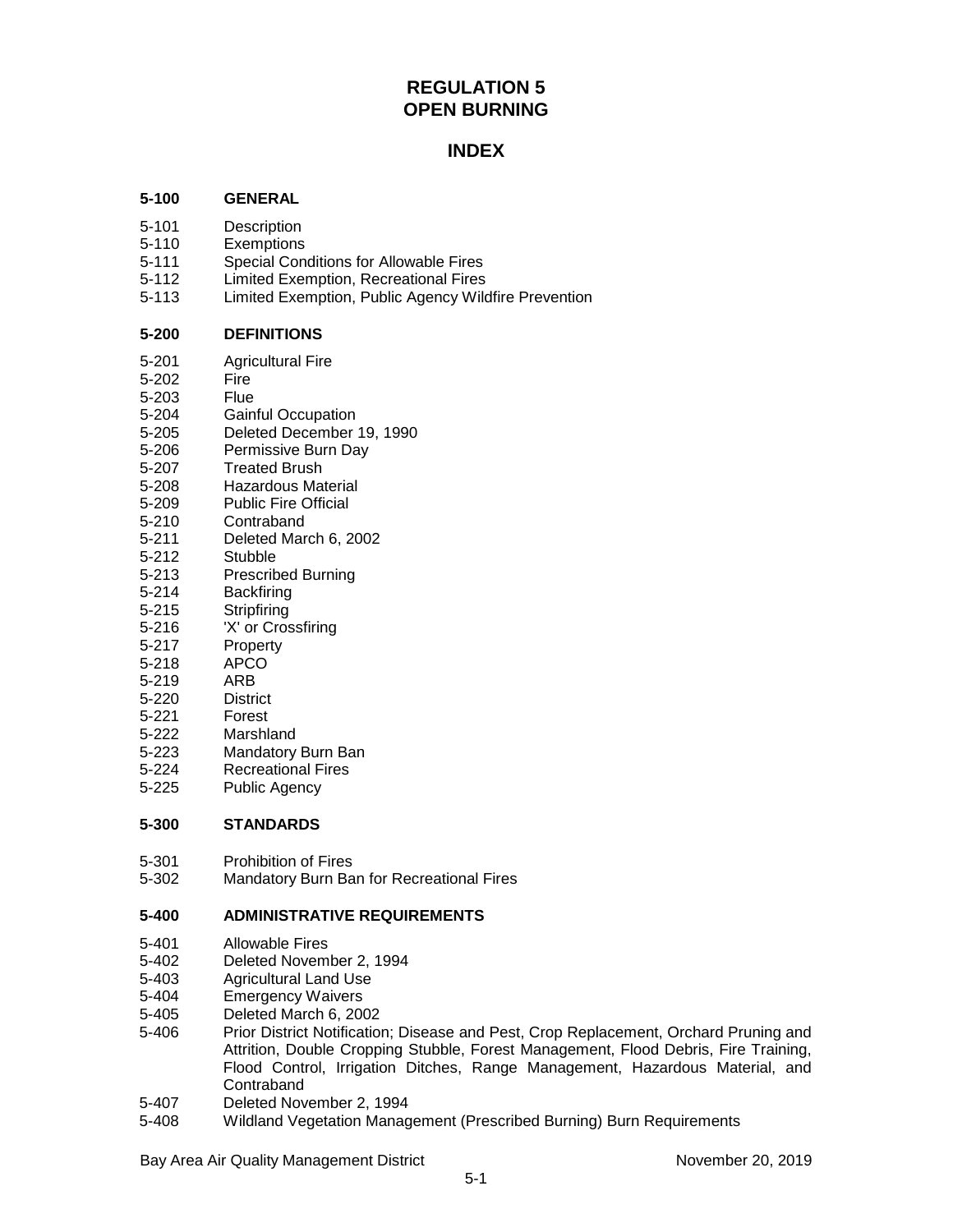- 5-409 Filmmaking and Public Exhibition Burn Petitions<br>5-410 Marsh Management Burn Requirements
- 5-410 Marsh Management Burn Requirements<br>5-411 Open Burning Operation Fees
- Open Burning Operation Fees

# **5-500 MONITORING AND RECORDS**

5-501 Open Burning Records

# **5-600 MANUAL OF PROCEDURES**

5-601 Appraisal of Field Crop Fuel Moisture; The "Crackle" Test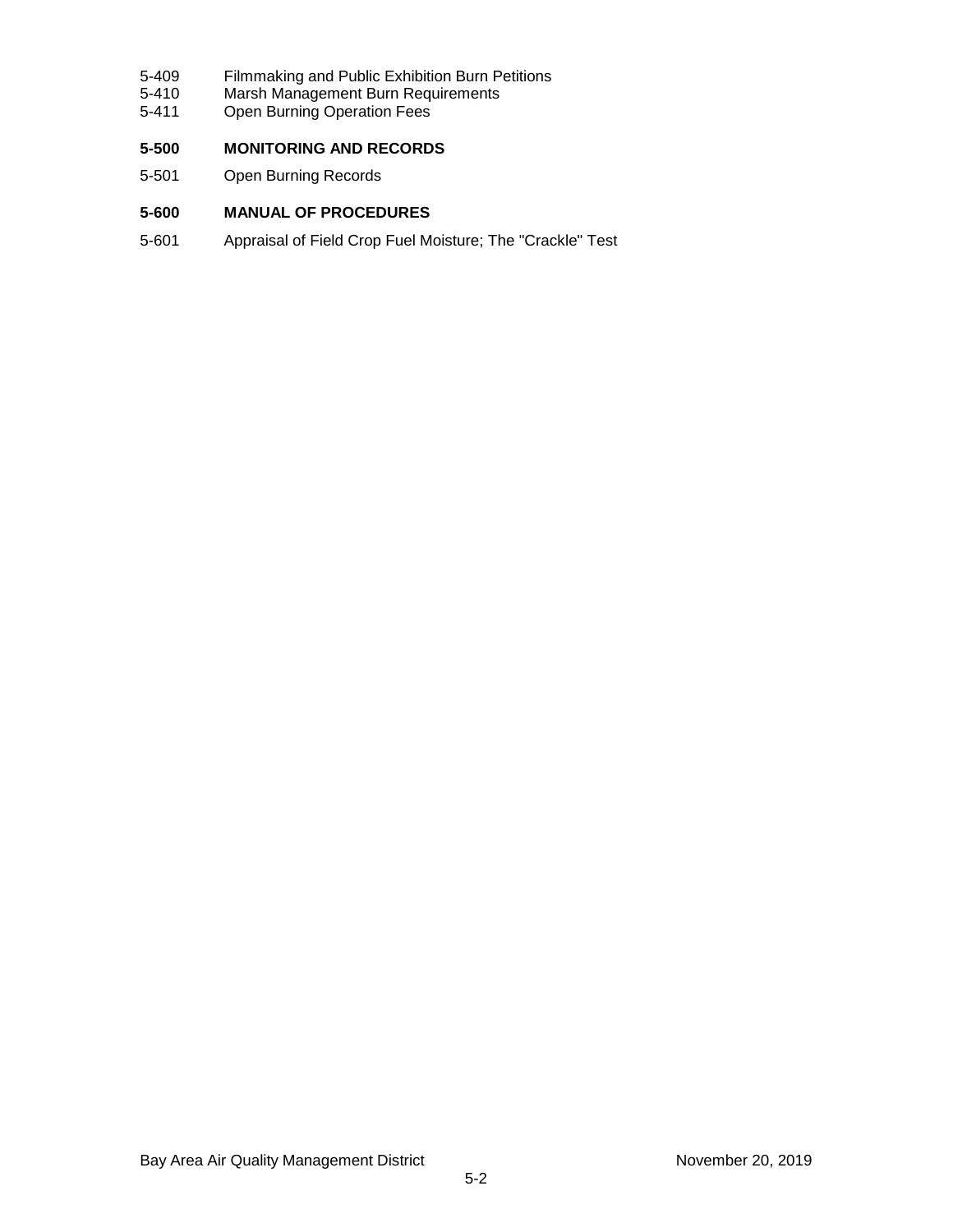# **REGULATION 5 OPEN BURNING**

# **5-100 GENERAL**

**5-101 Description:** This Regulation forbids open burning within the District with certain exceptions.

*(Amended November 2, 1994)* **5-110 Exemptions:** The following fires are exempt from this Regulation:

- 110.1 Fires set only for cooking of food for human beings.
- 110.2 Fires burning as safety flares or for the combustion of waste gases.<br>110.3 The use of flame cultivation when the burning is performed wit
	- The use of flame cultivation when the burning is performed with LPG or natural gas-fired burners designed and used to kill seedling grass and weeds and the growth is such that the combustion will not continue without the burner.
- 110.4 Fires set for the purposes of fire training using one gallon or less of flammable liquid per fire.

*(Amended 12/19/90; 11/2/94; 3/6/02; 7/9/08)*

- **5-111 Special Conditions for Allowable Fires:** The following special conditions must be met for fires allowed by subsections 5-401.1 through 401.17 unless specifically exempted, altered, or further restricted in that subsection, or unless otherwise waived in writing by the APCO prior to burning, and these conditions shall be complied with during any burning permitted under those subsections. In addition, a condition, requirement, or parameter stated in or imposed by a smoke management plan approved by the APCO may supersede any one of these conditions.
	- 111.1 No burning shall take place before 10:00 a.m. local time on any day.
	- 111.2 No additional materials or fuel shall be ignited, nor shall any material or fuels be added to any fire after two hours before sunset on any day.
	- 111.3 No material or fuel shall be ignited, nor shall any material or fuel be added to any fire when the wind velocity is less than five (5) miles per hour except for crossfiring, or when the wind direction at the site shall be such that the direction of smoke drift is toward a populated area in order to minimize local nuisances caused by smoke and particulate fallouts.
	- 111.4 Prior to ignition, all piled material shall have dried for a minimum of 60 days, and be managed to ensure that burning the material does not produce smoke after sunset on any day.
	- 111.5 All material to be burned shall be reasonably free of dirt or soil.
	- 111.6 Piled material shall be limited to a base area not to exceed 25 square yards and the height shall be at least 2/3 of the average width of the pile.
	- 111.7 Ignition material shall be limited to those listed by the State Director of Forestry, as follows: orchard torches; drip torches; pressurized diesel torches; propane or LPG torches; commercial petroleum gel materials, pressurized or solid (napalm or blivets); commercial safety fuses; commercial type ignition grenades, e.g. Fenner, etc.; fuses; commercial fuse lighters and matches. All fires shall be ignited so as to burn as rapidly as possible within conditions of safety and minimum pollution.
	- 111.8 Ignition shall be initiated at or near the top of the piled material. No additional material, except ignition material, shall be added to the fire.
	- 111.9 Tonnage, volume or acreage of material burned on any given day and/or at any specified site is subject to limitations set by the APCO, but may not exceed any limits set by the ARB.

*(Amended 12/19/90; 11/2/94; 3/6/02, 11/20/19)*

**5-112 Limited Exemption, Recreational Fires:** A fire set for recreational purposes is exempt from the requirements of Section 301.

*(Adopted July 9, 2008)*

**5-113 Limited Exemption, Public Agency Wildfire Prevention:** Any public agency conducting a prescribed burn for the purpose of wildfire prevention, pursuant to a smoke management plan approved by the APCO, is exempt from the operation fees requirement of Section 5-411. A public agency seeking to rely on this exemption shall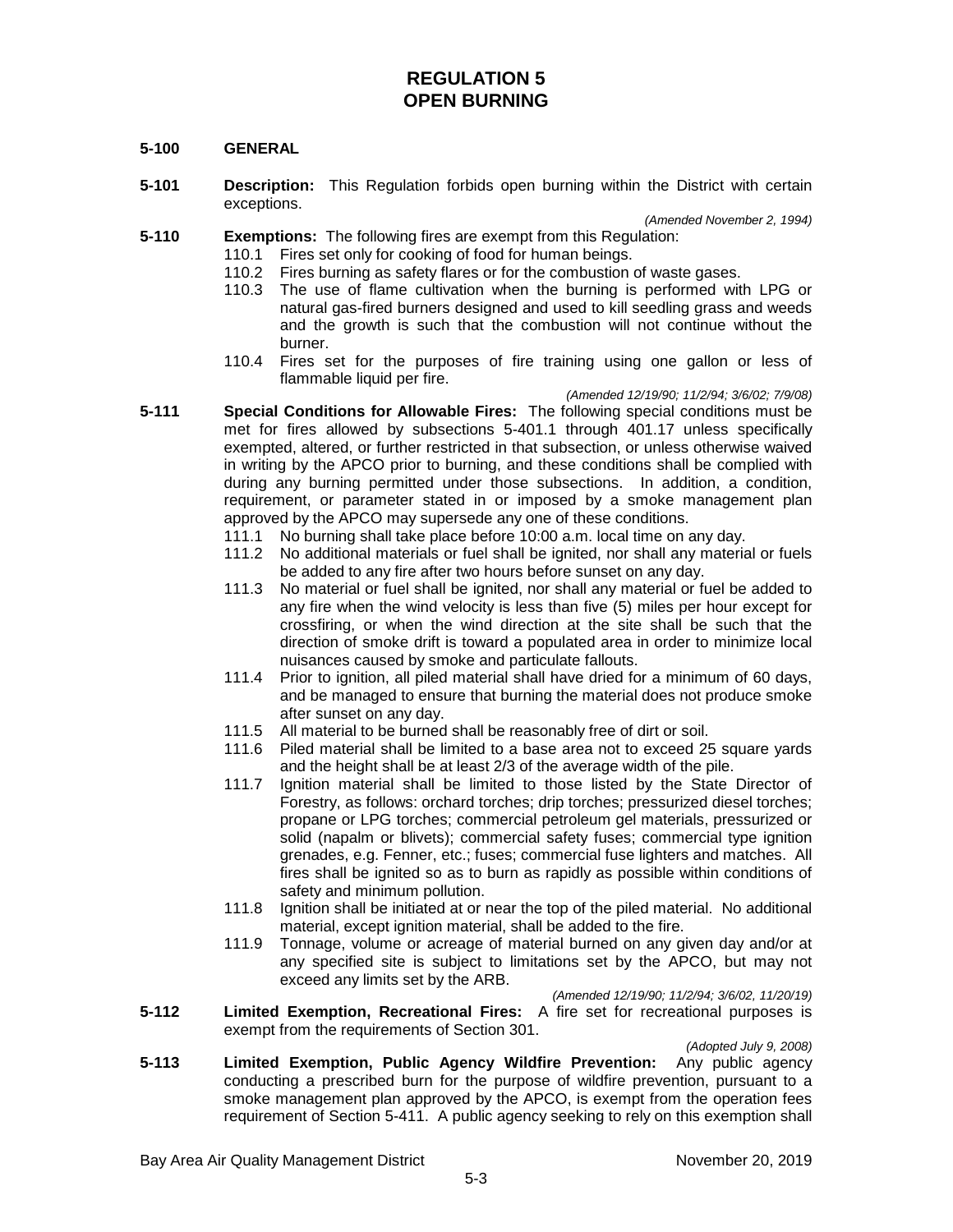request that it be applicable upon submittal of the smoke management plan required by Section 5-401.15.

# **5-200 DEFINITIONS**

**5-201 Agricultural Fire:** A fire used for the purpose of initiating, continuing or maintaining agriculture as a gainful occupation. Fuels are limited to materials grown on the site and shall not include feed or fertilizer containers, finished or treated wood, plastic or rubber products, plumage, hides, fur, offal or fecal material or refuse from plant or animal processing other than from initial crop harvesting, pruning or attrition of fruit and nut trees, vines and cane crops.

*(Amended 11/2/94; 3/6/02)*

**5-202 Fire:** Any combustion of combustible materials of any type outdoors.

*(Amended July 9, 2008)*

- **5-203 Flue:** Any duct or passages for air, gases, or the like, such as a stack or chimney.
- **5-204 Gainful Occupation:** Any occupation from which there is proof of gross profit or loss as evidenced by tax receipts, sales slips or other such documents.

# **5-205 Deleted December 19, 1990**

**Permissive Burn Day:** Any day that is so declared by the APCO when, in his opinion, air pollution caused by open burning will not adversely affect ambient air quality or downwind population. In declaring such permissive burn days, the meteorological criteria established by the ARB for the San Francisco Bay Area Air Basin shall be used as a guideline.

*(Amended November 2, 1994)*

- **5-207 Treated Brush:** Material which has been felled, crushed or uprooted with mechanical equipment, or has been desiccated with herbicide.
- **5-208 Hazardous Material:** Any combustible or flammable material which may pose a fire or explosion hazard including but not limited to, natural vegetation or other native growth cleared away to create or maintain a firebreak around any building or structure on a property as required to comply with Section 4291 of the State Public Resources Code to reduce the risk of a wildfire.

*(Adopted 3/17/82; Amended 12/19/90; 11/2/94; 3/6/02, 11/20/19)*

**5-209 Public Fire Official:** An officer of a public agency charged with the responsibilities of setting or allowing fires. Public fire official includes but is not limited to, local, state, and federal officers.

*(Adopted December 19, 1990)*

**5-210 Contraband:** Any illegal or prohibited good that has been confiscated by a public law enforcement agency, including but not limited to explosives, pyrotechnics and illegal drugs.

*(Adopted 12/19/90; Amended 11/2/94)*

#### **5-211 Deleted March 6, 2002**

**5-212 Stubble:** The remaining stalk, stem, or trunk of a herbaceous plant or cereal grass (primarily oats, wheat and hay) after harvest of a field crop.

*(Adopted November 2, 1994)*

**5-213 Prescribed Burning:** The planned, controlled application of fire to vegetation to achieve a specific natural resource management objective(s) on land areas selected in advance of that application. The fire is conducted within the limits of a plan and prescription that describes both the acceptable range of weather, moisture, fuel, and fire behavior parameters to achieve the desired effects. For the purposes of this regulation, prescribed burning also means any Forest Management fire, Range Management fire, Hazardous Material fire not related to Public Resources Code Section 4291, or any Crop Replacement fire for the purpose of establishing an agricultural crop on previously uncultivated land, that is expected to exceed 10 acres in size or burn piled vegetation cleared or generated from more than 10 acres of land. These specific fire types shall be regulated as Wildland Vegetation Management fires and subjected to all of the requirements applicable to subsection 5-401.15. In addition, prescribed burning includes any naturally-ignited wildland fire managed for resource benefits that is subject to the applicable requirements in Section 5-408.

*(Adopted 11/2/94; Amended 3/6/02)*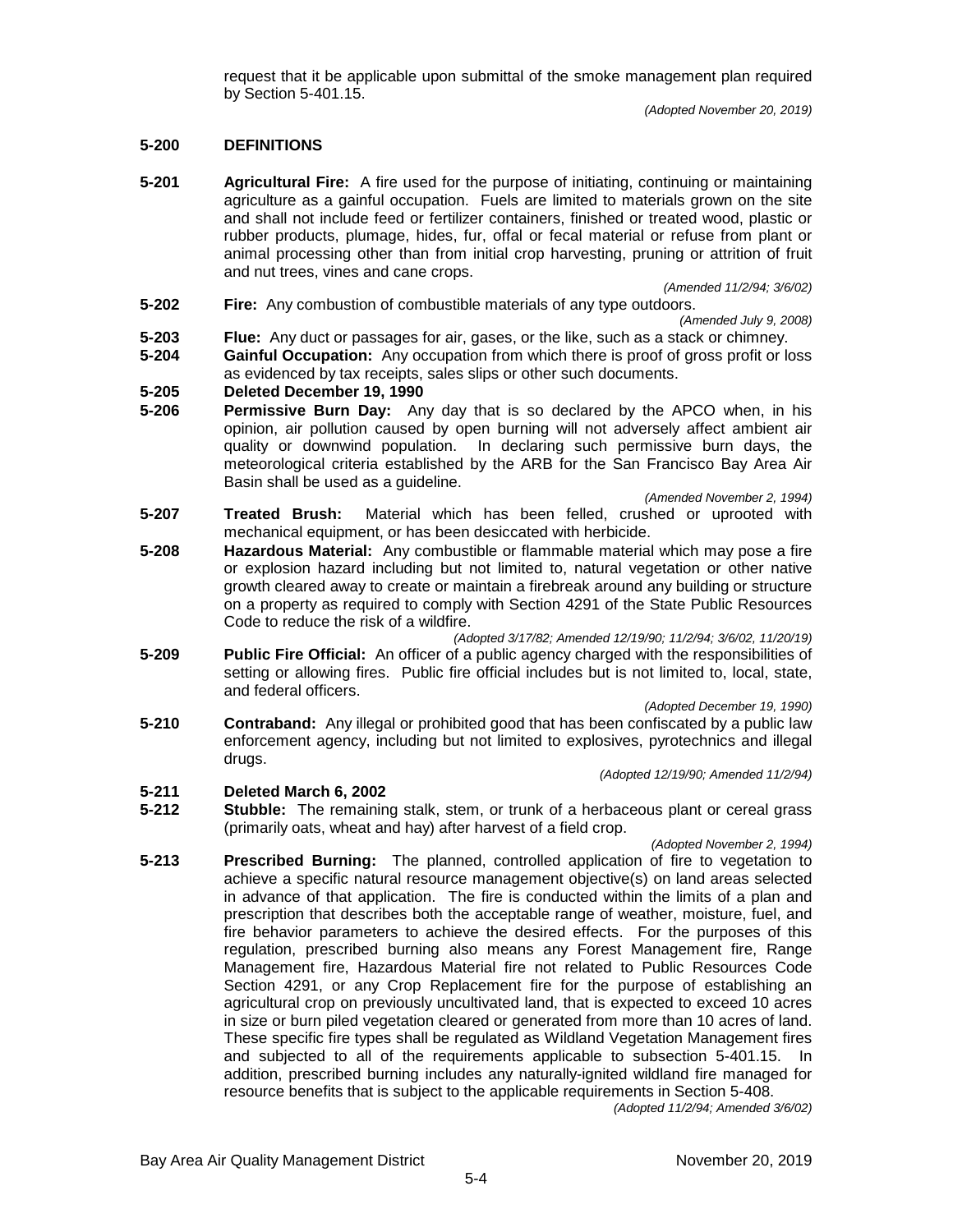- **5-214 Backfiring:** A field crop burn ignition technique where the fire is ignited at the downwind side of the burn area, so that the fire must burn into the wind towards the fuel source.
	- *(Adopted November 2, 1994)*
- **5-215 Stripfiring:** A field crop burn ignition technique where the fire is ignited in parallel strips by walking straight through the burn area into the wind.

*(Adopted November 2, 1994)*

**5-216** '**X' or Crossfiring:** A field crop burn ignition technique where the fire is ignited in two semi-circle arch patterns that almost intersect in the middle of the burn area. The first fire is lit by walking into the wind from the downwind side. The second fire is lit by walking with the wind from the headwind side of the field. This technique is used during light (less than five miles per hour) and variable winds only.

*(Adopted November 2, 1994)*

**5-217 Property:** A single parcel of real property, as determined by the County Assessor. The term also includes contiguous parcels under the same ownership.

*(Adopted November 2, 1994)*

*(Adopted November 2, 1994)*

- **5-218 APCO:** The Air Pollution Control Officer of the Bay Area Air Quality Management District or the designee thereof.
- *(Adopted November 2, 1994)* **5-219 ARB:** The Air Resources Board of the State of California.
- **5-220 District:** The Bay Area Air Quality Management District.
- *(Adopted November 2, 1994)* **5-221 Forest:** A vegetation type or plant community covering a tract of land, which is named and described as a series, habitat or unique stand according to the California Native Plant Society (CNPS) classification system set forth in the most current edition of *A Manual of California Vegetation* published by CNPS, and dominated by trees growing more or less closely together. For the purposes of this regulation, the dominant vegetation form must be described as a broadleaf deciduous, broadleaf evergreen, conifer, or mixed broadleaf-conifer forest. Forest does not include chaparral, scrub and grassland communities, or the eucalyptus series, as these vegetation types are described in the CNPS classification system.

*(Adopted March 6, 2002)*

**5-222 Marshland:** A type of wetland ecosystem periodically or permanently inundated to a depth of up to 2 meters (6.6 feet) that supports a cover of low or tall emergent vegetation. Habitats within these water-land areas include diked, seasonally managed wetlands, unmanaged tidal wetlands, open bays, sloughs, and associated upland grasslands.

*(Adopted March 6, 2002)*

**5-223 Mandatory Burn Ban:** Any period so declared to the public by the APCO when negative impact upon public health is anticipated from burning, as defined in Regulation 6, Rule 3: Wood-Burning Devices, Section 6-3-211.

*(Adopted 7/9/08, Amended 11/20/19)*

**5-224 Recreational Fires:** A fire used for social, cultural or other activities including, but not limited to, campfires, bonfires, ceremonial fires, handwarming fires, raku or pit pottery curing fires, or fires conducted as part of an unusual event such as fire walking provided only clean dry wood and fire starter is used, and the activity is not part of a business for gainful occupation.

*(Adopted July 9, 2008)*

**5-225 Public Agency:** Any agency, political subdivision, or unit of local, state or federal government.

*(Adopted November 20, 2019)*

# **5-300 STANDARDS**

**5-301 Prohibition of Fires:** Except as provided in this regulation:

- 301.1 A person shall not ignite, cause to be ignited, permit to be ignited, or suffer, allow, or maintain any fires within the District.
- 301.2 No burning shall take place within the District on other than a permissive burn day, or in excess of any acreage burning allocation or limitation.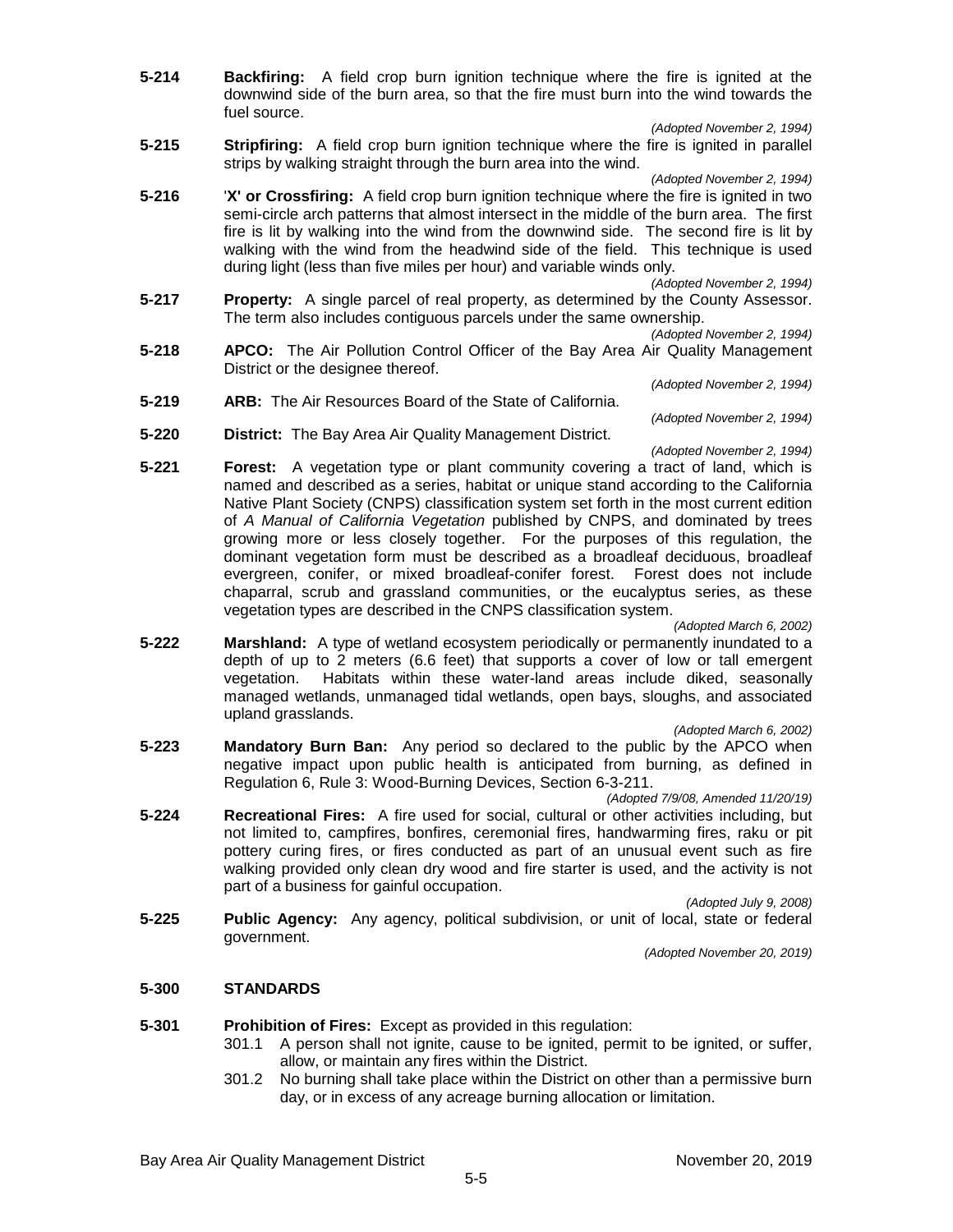**301.3** A person shall not violate any condition, requirement, or parameter stated in or imposed by a smoke management plan approved by the APCO, or any special condition or administrative requirement in this regulation.

*(Amended 11//94; 3/6/02)*

**5-302 Mandatory Burn Ban for Recreational Fires:** No person shall ignite, cause to be ignited, permit to be ignited, or suffer, allow, or maintain any recreational fires during mandatory burn ban periods.

*(Adopted 7/9/08; Amended 11/20/19)*

# **5-400 ADMINISTRATIVE REQUIREMENTS**

**5-401 Allowable Fires:** The following fires may be allowed on permissive burn days:

401.1 Disease and Pest: Agricultural fires set for the purpose of disease and pest prevention. The fire must be set or allowed by the Agricultural Commissioner of the County in the performance of official duty. Prior reporting pursuant to Section 5-406 must be made to the APCO, by the person setting the fire.

*(Amended 12/19/90; 11/2/94; 3/6/02)*

- 401.2 Crop Replacement: Agricultural fires set for the purpose of establishing an agricultural crop in a location that formerly contained another type of agricultural crop or on previously uncultivated land. The fire must be set or allowed by the public fire official having jurisdiction, in the performance of official duty, and must be necessary for the crop replacement to proceed.
	- 2.1 Fires 10 acres or smaller: Small Crop Replacement fires are limited to a period beginning October 1 and ending April 30; however, upon the determination of the APCO that heavy winter rainfall has prevented such burning, the burn period may be extended to no later than June 30. Prior reporting pursuant to Section 5-406 must be made to the APCO by the person setting the fire.
	- 2.2 Fires larger than 10 acres: Any Crop Replacement fire set for the purpose of establishing an agricultural crop on previously uncultivated land that is expected to exceed 10 acres in size or burn piled vegetation cleared or generated from more than 10 acres of land, is considered prescribed burning and is regulated as a Wildland Vegetation Management (Prescribed Burning) fire and subject to the requirements in subsection 5-401.15. Prescribed burns are permissible year-round, and must be conducted in accordance with a District-approved smoke management plan.

*(Amended 12/19/90; 11/2/94; 3/6/02; 11/20/19)*

401.3 Orchard Pruning and Attrition: Agricultural fires set for the purpose of disposal of periodic prunings and attrition losses from fruit trees, nut trees, vineyards and cane fruits. Fires must be set or allowed by the public fire official having jurisdiction, in the performance of official duty, and must be necessary to maintain and continue the growing of the fruit trees, vineyards and cane fruits as a gainful occupation. Fires are limited to a period beginning November 1 and ending April 30; however, upon the determination of the APCO that heavy winter rainfall has prevented such burning, the burn period may be extended to no later than June 30. When pruning is performed between February 15 and April 30 for integrated pest management purposes, the following minimum drying time periods shall apply: trees and branches over six inches in diameter: 30 days; for grape vines and branches less than or equal to six inches in diameter: 15 days. Prior reporting pursuant to Section 5-406 must be made to the APCO by the person setting the fire.

*(Amended 3/15/81; 12/19/90; 11/2/94; 3/6/02)*

401.4 Double Cropping Stubble: Agricultural fires set for the purpose of disposal of grain stubble from agricultural land from which both grain and vegetable crops are harvested during the same calendar year. Fires must be set or allowed by a public fire official having jurisdiction, in the performance of official duty, and must be necessary to remove the grain stubble and straw before a field vegetable crop can be planted. All material to be burned shall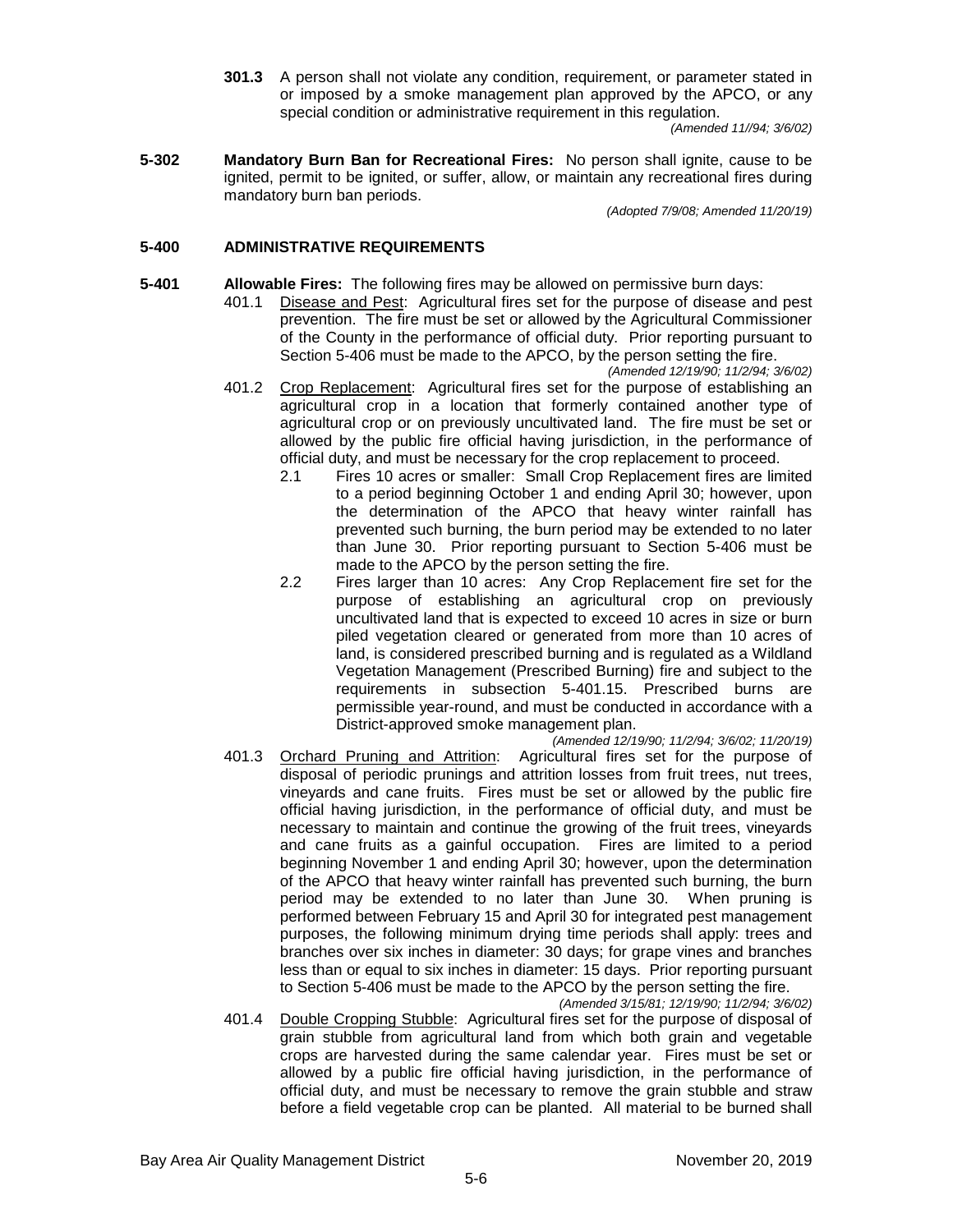be free of visible surface moisture. No fires shall take place before 10:00 a.m. local time on any day. Fires are limited to a period beginning June 1 and ending August 31. Prior reporting pursuant to Section 5-406 must be made to the APCO by the person setting the fire.

*(Amended 12/19/90; 11/2/94; 3/6/02)*

- 401.5 Stubble: Agricultural fires set for the purpose of disposal of stubble and straw. Fires must be set or allowed by a public fire official having jurisdiction, in the performance of official duty, and must be necessary to maintain and continue the growing of field crops as a gainful occupation. Fire ignition techniques shall be limited to backfiring, stripfiring, and 'X' or crossfiring unless an alternate technique is approved by the APCO in writing where a specific field condition is determined not to lend itself to these techniques in a given year. All material to be burned shall be free of visible surface moisture. After 0.15 inches or more rainfall, the material must pass the "crackle" test pursuant to Section 5-601 prior to burning. No fires shall take place before 10:00 a.m. local time on any day. Fires are limited to a period beginning September 1 and ending December 31. Outside of Sonoma County, no more than 100 acres of any property shall be burned in a single day. Within Sonoma County, no person shall conduct a burn without receiving an acreage burning allocation from the APCO and no more than 500 acres total of all properties shall be burned in a single day. In addition, no more than 100 acres of any property shall be burned in a single day. If by 12:00 p.m. local time the daily 500-acre burn acreage limitation has not been allocated, up to 200 acres of any property may be burned in a single day provided:
	- 5.1 the additional acreage burning allocation has been approved verbally by the APCO; and
	- 5.2 no more than two fields exceeding 100 acres total are burned simultaneously on the same property.
- *(Amended 12/19/90; 11/2/94; 3/6/02; Renumbered 11/20/19)* 401.6 Hazardous Material: Any fire set for the purpose of the prevention or reduction of a fire hazard, including the disposal of dangerous materials. The fire must be set or allowed by any public fire official having jurisdiction, in the performance of official duty. The fire must, in the opinion of such officer, be necessary, and the fire hazard not able to be abated by any other means.
	- 6.1 Fires 10 acres or smaller: Small Hazardous Material fires are not subject to the requirements of subsection 5-111.1. No fires involving piled material shall be ignited or take place before 9:30 a.m. local time on any day. Prior reporting pursuant to Section 5-406 must be made to the APCO by the person setting the fire.
	- 6.2 Fires larger than 10 acres: Any Hazardous Material fire not related to Public Resources Code Section 4291 that is expected to exceed 10 acres in size or burn piled vegetation cleared or generated from more than 10 acres of land, is considered prescribed burning and is regulated as a Wildland Vegetation Management (Prescribed Burning) fire and subject to the requirements in subsection 5-401.15. Prescribed burns are permissible year-round, and must be conducted in accordance with a District-approved smoke management plan.
	- 6.3 Public Resources Code Section 4291 fires: Hazardous Material fires conducted to dispose of materials generated to comply with an order or notice issued by a fire official pursuant to Section 4291 of the State Public Resources Code are permitted. Public Resources Code Section 4291 fires are not subject to the requirements of subsection 5-111.1. No fires involving piled material shall be ignited or take place before 9:30 a.m. local time on any day. Prior reporting pursuant to Section 5-406 must be made to the APCO by the person setting the fire. All of the following conditions must also be satisfied:
		- 3.1 only natural vegetation or other native growth may be burned;
		- 3.2 the amount of material to be burned shall be greater than 5 cubic yards cleared annually from a single property;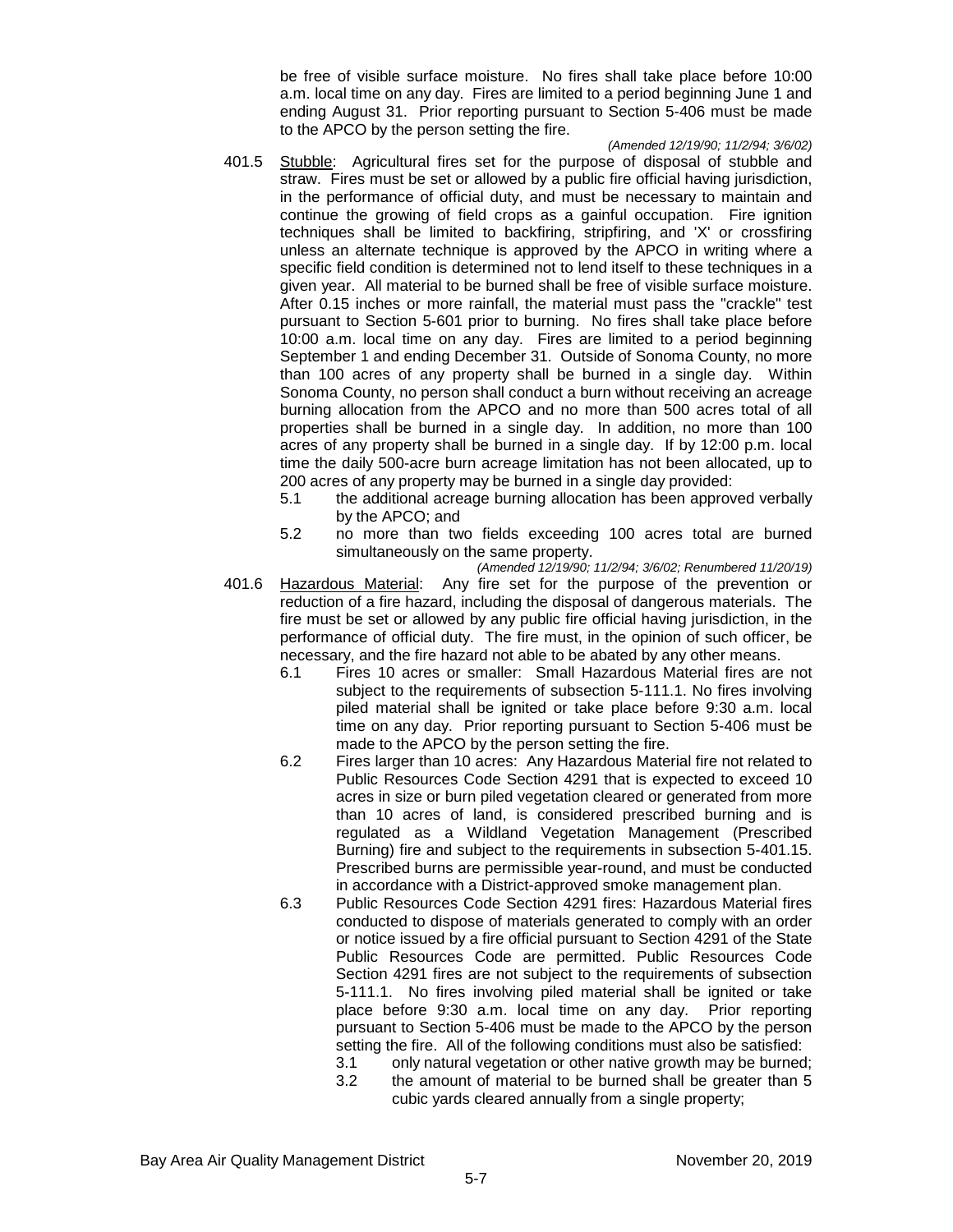- 3.3 the material is burned where it was grown without being moved to a different location unless approved by the APCO;
- 3.4 the material is inaccessible for removal by vehicle and available alternatives to burning such as shredding, chipping, composting, disking, plowing, and harrowing are not feasible; and
- 3.5 the material, if ignited accidentally, would result in a fire of such magnitude as to immediately threaten life or adjacent improved property or resources and require an excessive fire suppression effort.
- *(Amended 12/19/90; 11/2/94; 3/6/02; 11/20/19)* 401.7 Fire Training: Fires set for the exclusive purpose of instruction of either public or industrial employees in fire fighting methods. The fire must be set or allowed by the public fire official having jurisdiction, in the performance of official duty, and must be, in his opinion, necessary. Notwithstanding contrary provisions of Section 5-111, a fire fighting agency may set one fire per quarter calendar year for the purpose of training volunteer or seasonal fire fighters. This may be done on other than a permissive burn day if the APCO is notified in writing or facsimile at least two weeks in advance. Fires may be conducted outside of the burn hour limits in subsections 5-111.1 and 111.2 if the APCO is notified in writing or facsimile at least seven calendar days in advance. Prior reporting pursuant to Section 5-406 must also be made to the APCO for other fire training by the person setting the fire.
- *(Amended 12/19/90; 11/2/94; 3/6/02)* 401.8 Flood Debris: Agricultural fires set for the purpose of removing wood and vegetation debris deposited by floodwaters. The fire must be set or allowed by the public fire official having jurisdiction, in the performance of official duty, and must be necessary for the continuing or maintaining of agriculture as a gainful occupation. Fires are limited to a period beginning October 1 and ending May 31. Prior reporting pursuant to Section 5-406 must be made to the APCO by the person setting the fire.

#### *(Amended 12/19/90; 11/2/94; 3/6/02)*

401.9 Irrigation Ditches: Agricultural fires set for the purpose of controlling growth of vegetation in irrigation ditches and canals. The fire must be set or allowed by a public fire official having jurisdiction, in the performance of official duty, and must, in the opinion of such officer, be necessary to avoid interference with water flow or drainage into irrigated land. Prior reporting pursuant to Section 5-406 must be made to the APCO by the person setting the fire.

*(Amended 12/19/90; 11/2/94; 3/6/02)* 401.10 Flood Control: Fires set for the purpose of disposal of material which is lying or growing within natural channels or flood control channels. The fire must be set or allowed by a public official in charge of flood control activities. The fire must, in the opinion of such official, be a necessary incident to the clearing and maintenance of water courses and flood control channels for preventing or eliminating a flood hazard. Prior reporting pursuant to Section 5-406 must be made to the APCO by the person setting the fire.

#### *(Amended 12/19/90; 11/2/94)*

- 401.11 Range Management: Fires set for the purpose of range management and grazing. The fire must be set or allowed by the State Director of Forestry, or public fire official having jurisdiction, in the performance of official duty, and must be necessary to maintain and continue the grazing of animals as a gainful occupation. Brush to be burned shall be treated at least six months prior to burn if determined to be technically feasible by the State Director of Forestry or public fire official. Unwanted trees over 6 inches in diameter shall be felled prior to burn and dried for a minimum of six months. Feasibility shall be subject to the approval of the APCO.
	- 11.1 Fires 10 acres or smaller: Small Range Management fires are limited to a period beginning July 1 and ending April 30. Subsections 5-111.1 and 5-111.6 may be waived by the State Director of Forestry or fire official when determined necessary in the public interest. Prior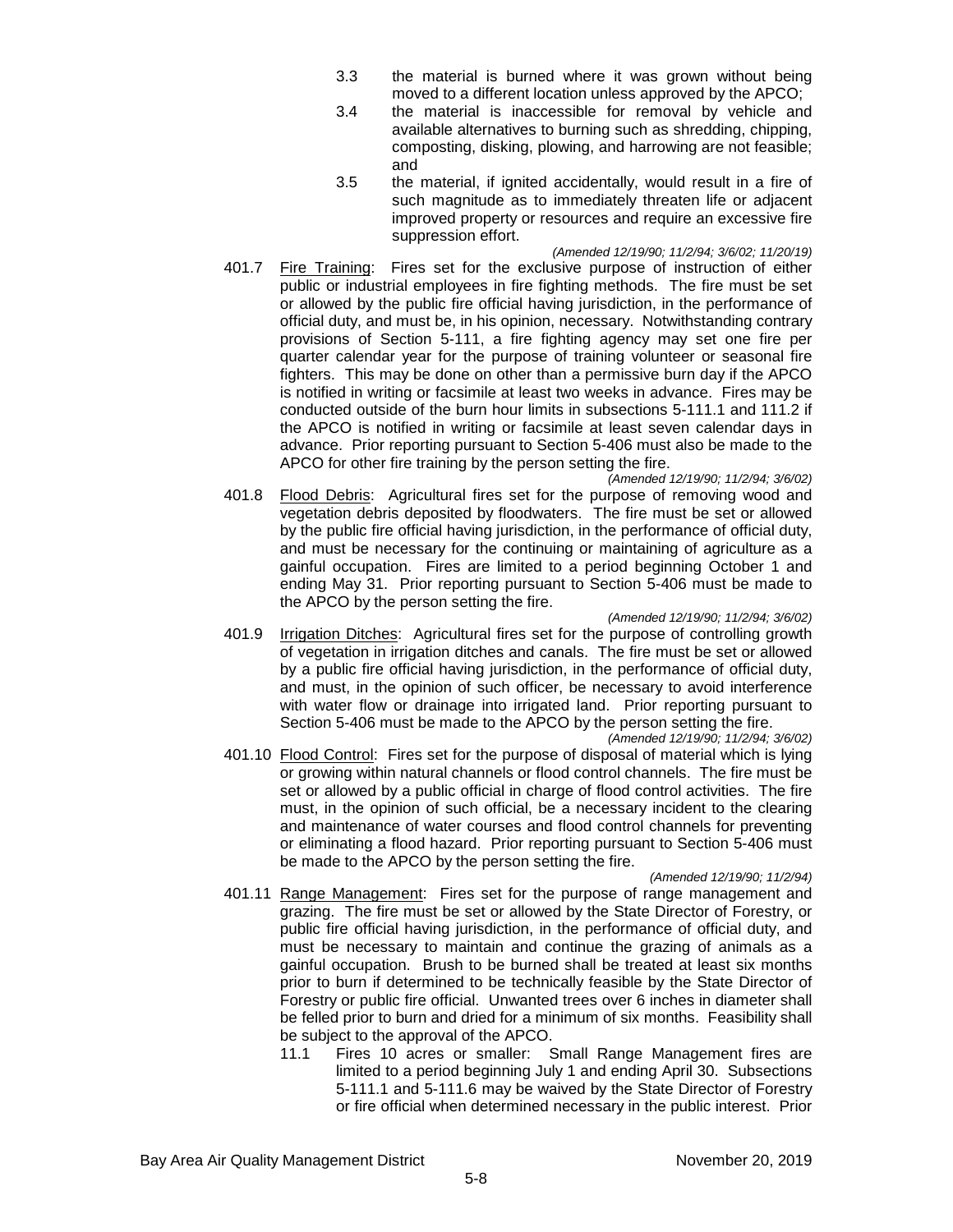reporting pursuant to Section 5-406 must be made to the APCO by the person setting the fire.

11.2 Range Management fires larger than 10 acres: Any Range Management fire that is expected to exceed 10 acres in size or burn piled vegetation cleared or generated from more than 10 acres of land is considered prescribed burning and is regulated as a Wildland Vegetation Management (Prescribed Burning) fire subject to the requirements in subsection 5-401.15. Prescribed burns are permissible year-round, and must be conducted in accordance with a District-approved smoke management plan.

*(Amended 12/19/90; 11/2/94; 3/6/02; 11/20/19)*

- 401.12 Forest Management: Fires set for the purpose of removing forest debris and for forest management. The fire must be set or allowed by a public fire official having jurisdiction, in the performance of official duty, and must, in his opinion, be necessary.<br>12.1 Fires 10 acres
	- Fires 10 acres or smaller: Small Forest Management fires are limited to a period beginning November 1 and ending April 30. Subsections 5-111.1 and 5-111.6 may be waived by the fire official when deemed necessary in the public interest. All materials shall be piled or windrowed unless deemed poor practice by the fire official. Prior reporting pursuant to Section 5-406 must be made to the APCO by the person setting the fire.
	- 12.2 Fires larger than 10 acres: Any Forest Management fire that is expected to exceed 10 acres in size or burn piled vegetation cleared or generated from more than 10 acres of land is considered prescribed burning and is regulated as a Wildland Vegetation Management (Prescribed Burning) fire subject to the requirements in subsection 5-401.15. Prescribed burns are permissible year-round, and must be conducted in accordance with a District-approved smoke management plan.
- *(Amended 12/19/90; 11/2/94; 3/6/02; 11/20/19)* 401.13 Marsh Management: Fires set for the purpose of improvement of marshland for wildlife habitat. The fire must be declared necessary by the California Department of Fish and Wildlife. No such fire may be allowed on a given piece of land more than once in any 2-year period. The California Department of Fish and Wildlife shall provide the APCO such information as may be deemed necessary by the APCO to verify the necessity of each burn and land area burning frequencies. Any person seeking to set fires under this provision shall also comply with the requirements of Section 5-410 and receive written APCO approval of the smoke management plan prior to any burn. No fires shall take place before 10:00 a.m. or after 3:00 p.m. local time, nor shall any existing burning be allowed to continue after 3:00 p.m. local time on any day. Fires are limited to a Spring burning period beginning March 1 and ending April 15, and a Fall burning period beginning September 1 and ending October 15. Outside of the Suisun Resource Conservation District (SRCD), no person shall conduct a burn without receiving an acreage burning allocation from the APCO and no more than 100 acres of any property shall be burned in a single day. For fires conducted within the boundaries of the SRCD:<br>13.1
	- 13.1 no person shall conduct a burn without receiving an acreage burning allocation from the APCO; and
	- 13.2 total daily acreage to be burned shall be determined by the APCO, but in no case shall the total acreage burning allocation exceed 300 acres/day during the Fall burning period and 600 acres/day during the Spring burning period. In addition, no more than 100 acres of any property and no more than 100 acres of all properties designated by the same SRCD hundred-series ownerships shall be burned in a single day during the Fall or Spring burning period.

*(Amended 3/15/81; 5/20/81; 8/3/83; 11/2/94; 3/6/02, 11/20/19)*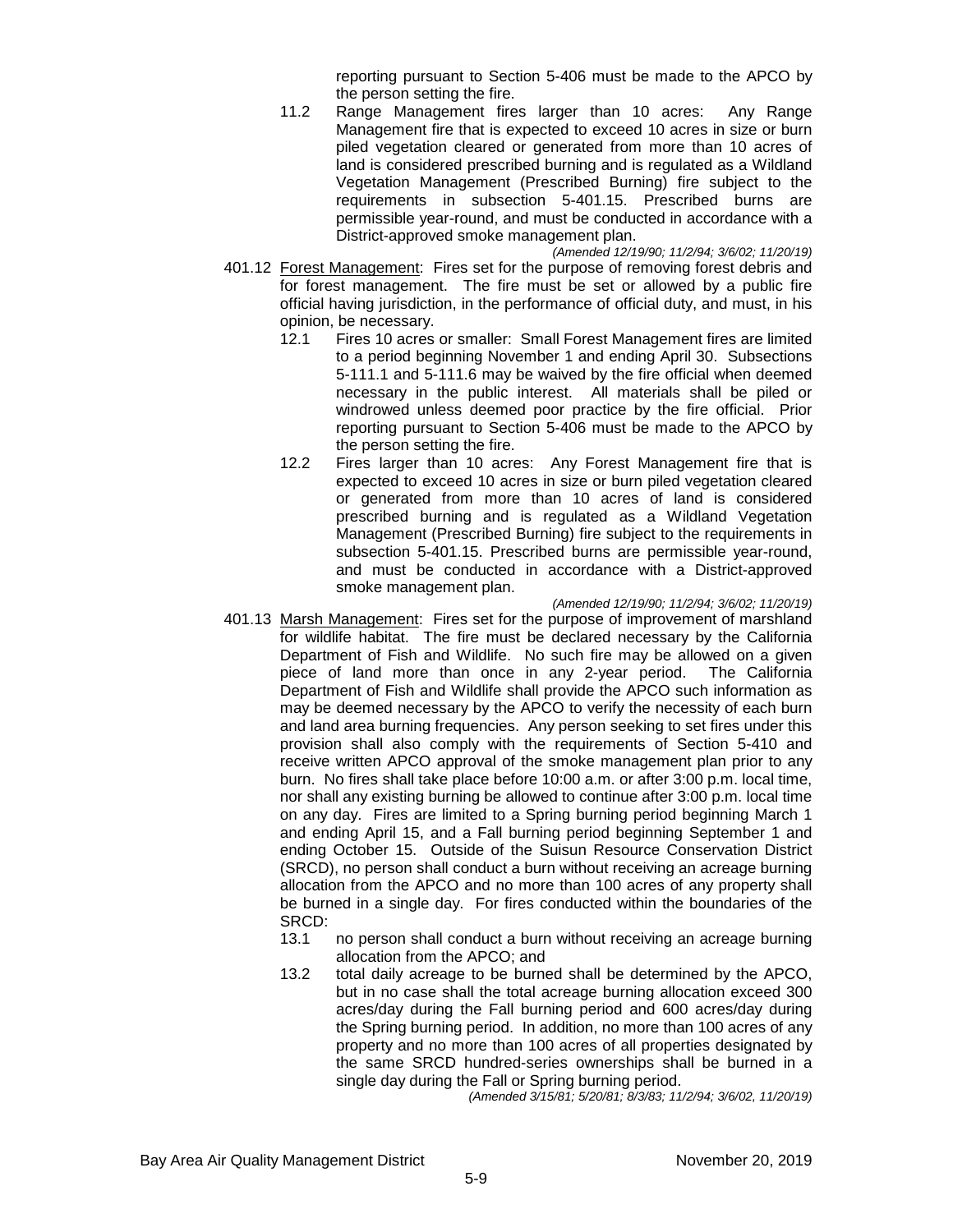401.14 Contraband: Fires set for the purpose of disposing of contraband. The fire must be set or allowed by any peace officer or public fire official, in the performance of official duty. The fire must, in the opinion of such officer, be necessary and the material not be able to be disposed of by any other means. Prior reporting must be made to the APCO by the person setting the fire pursuant to Section 5-406.

#### *(Adopted 12/19/90; Amended 11/2/94)*

401.15 Wildland Vegetation Management (Prescribed Burning): Prescribed burning by a public agency, or through a cooperative agreement or contract involving a public agency. Any prescribed burning shall comply with the requirements of Section 5-408 and receive written approval of the smoke management plan by the APCO prior to any burn and comply with the smoke management plan during the burn. Prescribed burns are permissible year-round. Fires may only be conducted on a permissive burn day.

# *(Adopted 11/2/94, Amended 11/20/19)*

401.16 Filmmaking: Fires set as part of commercial film or video production activities for motion pictures and television. The fire shall be set or allowed by the public fire official having jurisdiction, in the performance of official duty. Any person seeking to set fires under this provision shall comply with the requirements of Section 5-409 and receive APCO approval in writing at least 10 working days prior to the burn. This fire may be done on other than a permissive burn day, as defined in Section 5-206, if approved by the APCO pursuant to subsection 5-409.2.

#### *(Adopted November 2, 1994)*

401.17 Public Exhibition: Fires set as part of a planned civic event designed to educate or otherwise benefit the public. The fire shall be set or allowed by the public fire official having jurisdiction, in the performance of official duty. Any person seeking to set fires under this provision shall comply with the requirements of Section 5-409 and receive APCO approval in writing at least 10-working days prior to the burn. This fire may be conducted on other than a permissive burn day, as defined in Section 5-206, if approved by the APCO pursuant to subsection 5-409.2.

*(Adopted 11/2/94; Amended 3/6/02)*

# **5-402 Deleted November 2, 1994**

**5-403 Agricultural Land Use:** Debris from land clearing shall not qualify under subsections 5-401.1, 5-401.2, 5-401.3, 5-401.4 or 5-401.5 unless applicant certifies, under penalty of perjury, that said land is to remain in agricultural use for a gainful occupation for a period of one year subsequent to the burning, and that applicant has not caused or contributed to the need for the burning of the material for any reason other than the promotion of agricultural use of the land for a gainful occupation. However, the County Agricultural Commissioner may waive this Section by certifying that burning of the material under subsection 5-401.1 is, in his opinion, the only safe method of disposal. Failure to comply with the conditions of this Section shall be considered a violation of this Regulation. Each pile burned in violation shall be cited as a separate offense.

#### *(Amended 11/2/94; 3/6/02)*

**5-404 Emergency Waivers:** A public officer authorized under subsections 5-401.1, 5-401.6 and 5-401.10 to grant permission for open burning may grant waivers from subsections 5-111.1 through 5-111.9 when, in his judgment, such emergency or summary action is necessary for the public safety. When such action is taken, the authorizing authority shall certify the following in a written report submitted to the APCO within 10 calendar days following the completion of burning: a description and quantity of the material burned and an explanation of the reasons for granting the permission.

#### *(Amended 11/2/94; 3/6/02)*

# **5-405 Deleted March 6, 2002**

**5-406 Prior District Notification; Disease and Pest, Crop Replacement, Orchard Pruning and Attrition, Double Cropping Stubble, Forest Management, Flood Debris, Fire Training, Flood Control, Irrigation Ditches, Range Management,**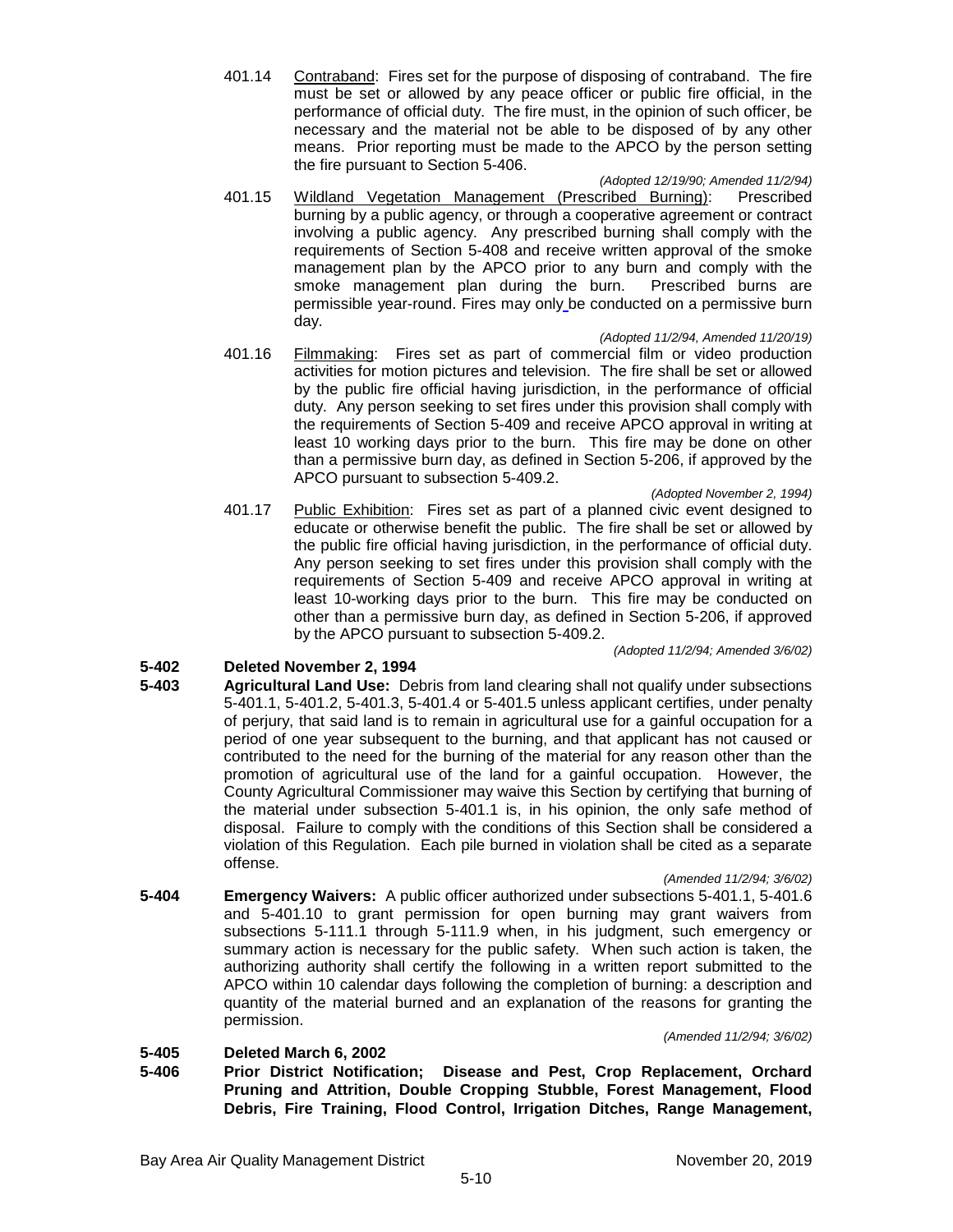**Hazardous Material, and Contraband:** The person setting the fire shall provide electronic, typewritten, legibly handwritten, or computer printed notification to the District prior to the burn on a District-approved form or facsimile thereof. If notification is submitted by mail, the document must be postmarked at least 5 calendar days prior to the burn. The notification form must be completely filled out with accurate information to satisfy this requirement. For structural fire training, written notification shall also be made to the APCO at least 10 working days prior to the burn pursuant to the requirements of Regulation 11-2-401.3 (Asbestos Demolition, Renovation and Manufacturing).

*(Adopted 12/19/90; Amended 11/2/94; 3/6/02)*

# **5-407 Deleted November 2, 1994**

**5-408 Wildland Vegetation Management (Prescribed Burning) Burn Requirements:** Any person who seeks to conduct or conducts prescribed burning subject to subsection 5-401.15 shall comply with the following requirements:

- 408.1 Submit a smoke management plan to the APCO for review at least 30 calendar days prior to the proposed burning that is consistent with the most current USEPA guidance on wildland and prescribed fires (*Interim Air Quality Policy on Wildland and Prescribed Fires*, USEPA 1998, or any subsequent document that supersedes this document), and provides the following information:
	- a. location and specific objectives of each proposed burn;
	- b. acreage, tonnage, type, and arrangement of vegetation to be burned;
	- c. directions and distances to nearby sensitive receptor areas;
	- d. fuel condition, combustion and meteorological prescription elements for the project;
	- e. projected burn schedule and expected duration of project ignition, combustion, and burn down (hours or days);
	- f. specifications for monitoring and of verifying critical parameters including meteorological conditions and smoke behavior before and during the burn;
	- g. specifications for disseminating project information to public;
	- h. contingency actions that will be taken during the burn to reduce exposure if smoke intrusions impact any sensitive receptor area;
	- i. certification by a qualified professional resource ecologist, biologist, or forester that the proposed burning is necessary to achieve the specific management objective(s) of the plan;
	- j. a copy of the environmental impact analysis prepared for the plan that includes an evaluation of alternatives to burning, if such an analysis was required by state or federal law or statute;
	- k. project fuel loading estimate (tons vegetation/acre) by vegetation type(s) and a description of the calculation method; and
	- l. particulate matter emissions estimate including referenced emission factor(s) and a description of the calculation method used.
- 408.2 Permission to burn shall be governed by the acreage burning allocation issued by the APCO.
- 408.3 Receive an acreage burning allocation from the APCO prior to ignition.
- 408.4 For each day on which burning occurs, report the total acreage and tonnage of vegetation actually burned to the APCO no later than 12:00 p.m. local time the following day.
- 408.5 Within 30 calendar days following completion of the burn project, provide a written post-burn evaluation to the APCO that addresses whether the project objectives were met and describes actual smoke behavior.

Any fire official seeking to conduct prescribed burning in a geographical area considered for a potential naturally-ignited wildland fire managed for resource benefits that is expected to exceed 10 acres in size shall annually register each burn project in writing with the APCO by December 31 each year, with updates as they occur. Once a decision is made to manage the fire for resource benefits, the fire official shall provide a smoke management plan for the burn project to the APCO, upon request. *(Adopted 11/2/94; Amended 3/6/02; 11/20/19)*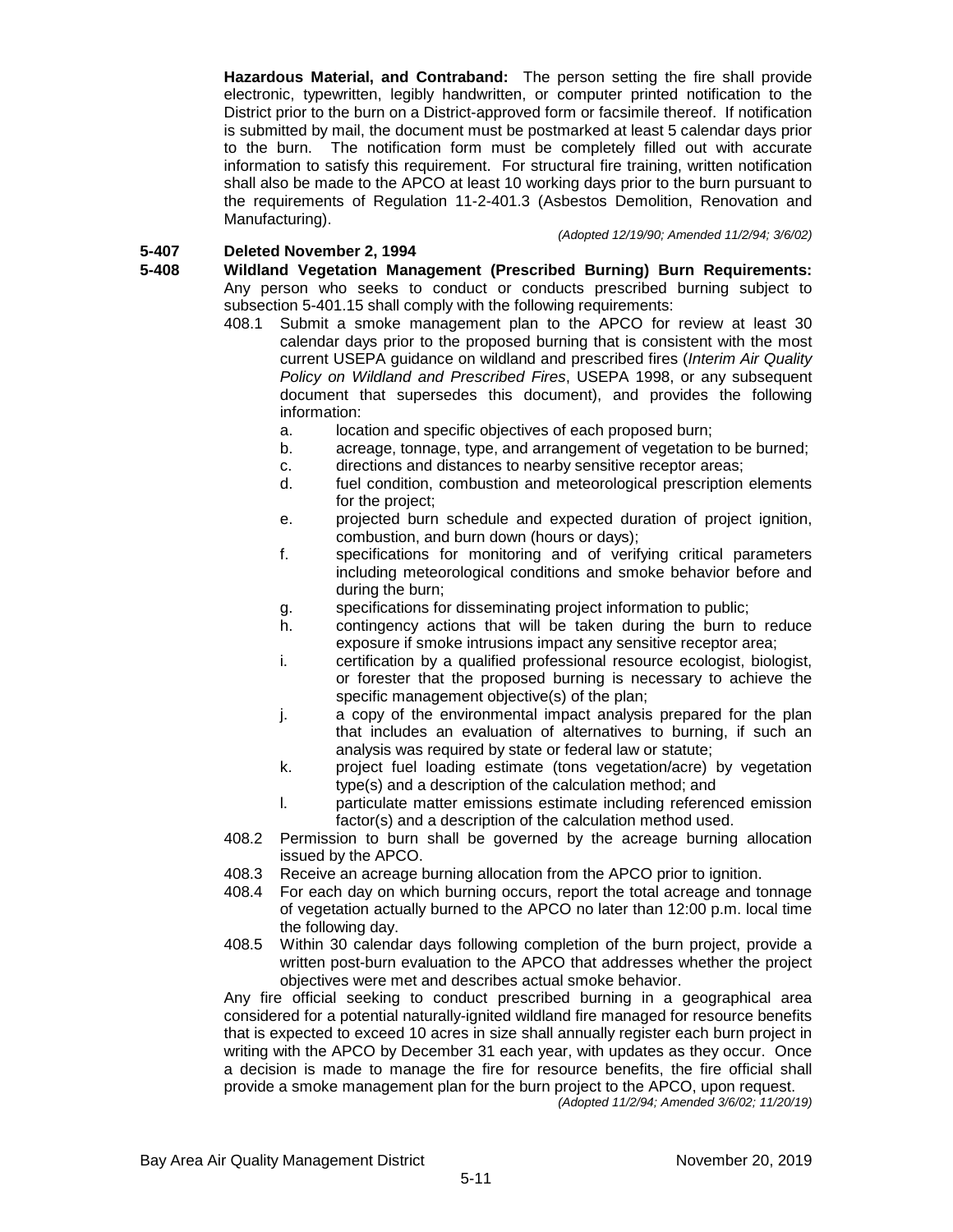- **5-409 Filmmaking and Public Exhibition Burn Petitions:** Any person seeking to conduct a fire pursuant to subsection 5-401.16 or 401.17 shall comply with the following requirements:
	- 409.1 Submit an open burning petition to the APCO that provides the following information, as applicable:
		- 1.1. date(s) and specific location(s) of each proposed burn;
		- 1.2. type and quantity (tonnage, acreage, or volume) of each material to be burned;
		- 1.3. the projected fuel use rate in BTU per hour, if known, calculated using the higher heating value of each fuel; and
		- 1.4. the burn duration.
	- 409.2 Permission to burn on other than a permissive burn day shall be subject to written approval of the open burning petition by the APCO.
	- 409.3 Prior to ignition, notify the APCO on the day of each burn.<br>409.4 If the APCO grants written approval, such approval shall
	- If the APCO grants written approval, such approval shall be available at the burn location for inspection by the APCO, upon request.
- *(Adopted 11/2/94; Amended 3/6/02; Renumbered 11/20/19)* **5-410 Marsh Management Burn Requirements:** Any person who seeks to conduct or conducts a fire pursuant to Subsection 5-401.13 shall:
	- 410.1 In order to receive an acreage burning allocation, at least 30 calendar days prior to the proposed burning, submit a smoke management plan to the APCO for review using a District-approved form;
	- 410.2 In securing the written necessity statement required by California Health and Safety Code Section 41861, submit to the California Department of Fish and Wildlife (DFW) and the APCO information that (1) identifies the non-burning alternatives considered by the property owner(s) given the recommendations or needed improvements described in existing Individual Ownership Management Plans, updated Individual Ownership Adaptive Management Habitat Plans, Wildlife Management Plans or other resource management plans as applicable; and (2) explains why water management practices and non-burn vegetation management practices cannot currently achieve the management objective(s) of the proposed fire and the property. Where DFW is conducting a burn on state lands, this information shall be submitted by DFW to the APCO prior to the proposed burning;
	- 410.3 Prior to the proposed burning, submit the written statement required by Health and Safety Code Section 41861 to the APCO;
	- 410.4 For each day on which burning occurs, report the total acreage of vegetation actually burned to the APCO by telephone no later than 12:00 p.m. local time the following day.
- *(Adopted 3/6/02, Amended 11/20/19)* **5-411 Open Burning Operation Fees:** The Open Burning Operation Fees contained in Regulation 3, Schedule V shall be paid prior to burning by any person subject to the requirements of (1) Section 5-406 Prior District Notification; (2) Section 5-401.13

Marsh Management; (3) Section 5-401.15 Wildland Vegetation Management (Prescribed Burning); (4) Section 5-401.16 Filmmaking or Section 5-401.17 Public Exhibition; or (5) the acreage burning allocation pursuant to Section 5-401.5 Stubble.

*(Adopted 6/19/13; Amended 11/20/19)*

# **5-500 MONITORING AND RECORDS**

- **5-501 Open Burning Records:** Any person subject to Section 5-408 or 5-410 shall comply with the following requirements:
	- 501.1 The person who conducts the fire shall maintain records on a daily basis that document and verify the actual acreage burned. Such documentation shall include the following information:
		- 1.1 date and location of burn
		- 1.2 a description of the method(s) or technique(s) used to verify the actual acreage burned
		- 1.3 data collected that supports the burn acreage determination, and
		- 1.4 type of vegetation and acreage actually burned.